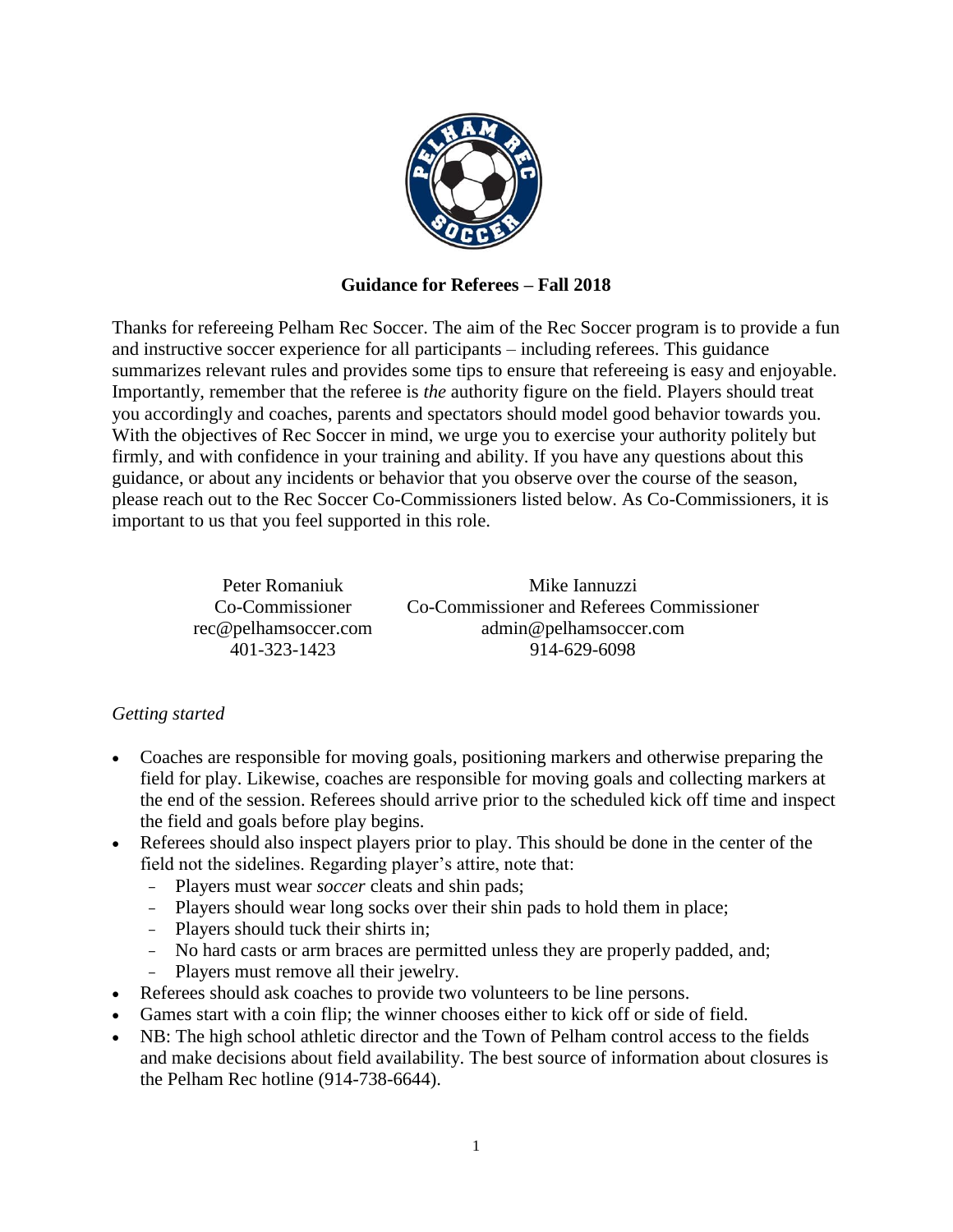## *Coaches, parents and spectators*

- Introduce yourself to the coaches before the game. We have met with our coaches and reminded them of their obligation to model good behavior towards you. Coaches also know that they are responsible for the behavior of parents and spectators.
- If coaches have questions for referees about specific in-game decisions, they should raise them only during a quarter- or half-time breaks, or after the game. Both coaches should be present for any such discussion, which should occur in the center of the field, away from players and spectators.
- Any such discussions among referees and coaches should be brief and calm. If coaches fail to observe this rule, please contact the Co-Commissioners listed above as soon as possible.
- In the event of indiscipline (whether among players, coaches, parents or spectators), the referee should stop the game, call the coaches onto the field, and ask them to enforce standards of good sportsmanship. Younger players can be asked to sit out a quarter and older players can be carded for bad sportsmanship.
- Coaches and spectators may not sit or stand on the touchlines (goal sides of the fields) during game play. The game can be stopped to move them. Spectators' chairs and/or belongings must at least six feet from the playing area. Spectators must allow linesman plenty of room to follow the ball along side the lines.

## *During the game: general stuff*

- Center kick-off: all quarters and halves start with a center kick-off. Alternating teams have possession at the beginning of each quarter or half.
- Substitutions are permitted when the ball is not in play (i.e. from throw-ins, goal kicks, corners, etc.). Coaches should call and signal to you that they wish to make a sub. Ensure that players have left/entered the field before restarting play.
- In the case that an injury occurs on the field, use your judgement regarding whether and how promptly to stop play and allow coaches to enter. In general, we advise that you:
	- Stop play immediately if a player is bleeding, or their injury is visibly serious, or a player is down on the field near the ball and is in danger of being kicked;
	- Stop play within 15-20 seconds if a player is down, but has no visible injuries and is not in danger from other players or the ball, allowing time for a shot on goal, the ball to go out of bounds, or possession to change;
	- Do not stop play for a crying player who is ambulatory. Small children fall a lot. Parents may get upset. Coaches may either call the player off the field, or quickly pick them up and take them to the sideline.
- No heading is permitted. If a player heads the ball, explain the rule to him or her and award an indirect free kick to the other team.
- Only a goalkeeper in his/her penalty area may handle the ball.
	- **-** For grade levels 1/2, a handball in front of goal results in a throw-in for the other team (there are no penalty kicks).
	- **-** For grades levels 3/4 and above, a handball in the penalty area is penalty kick.